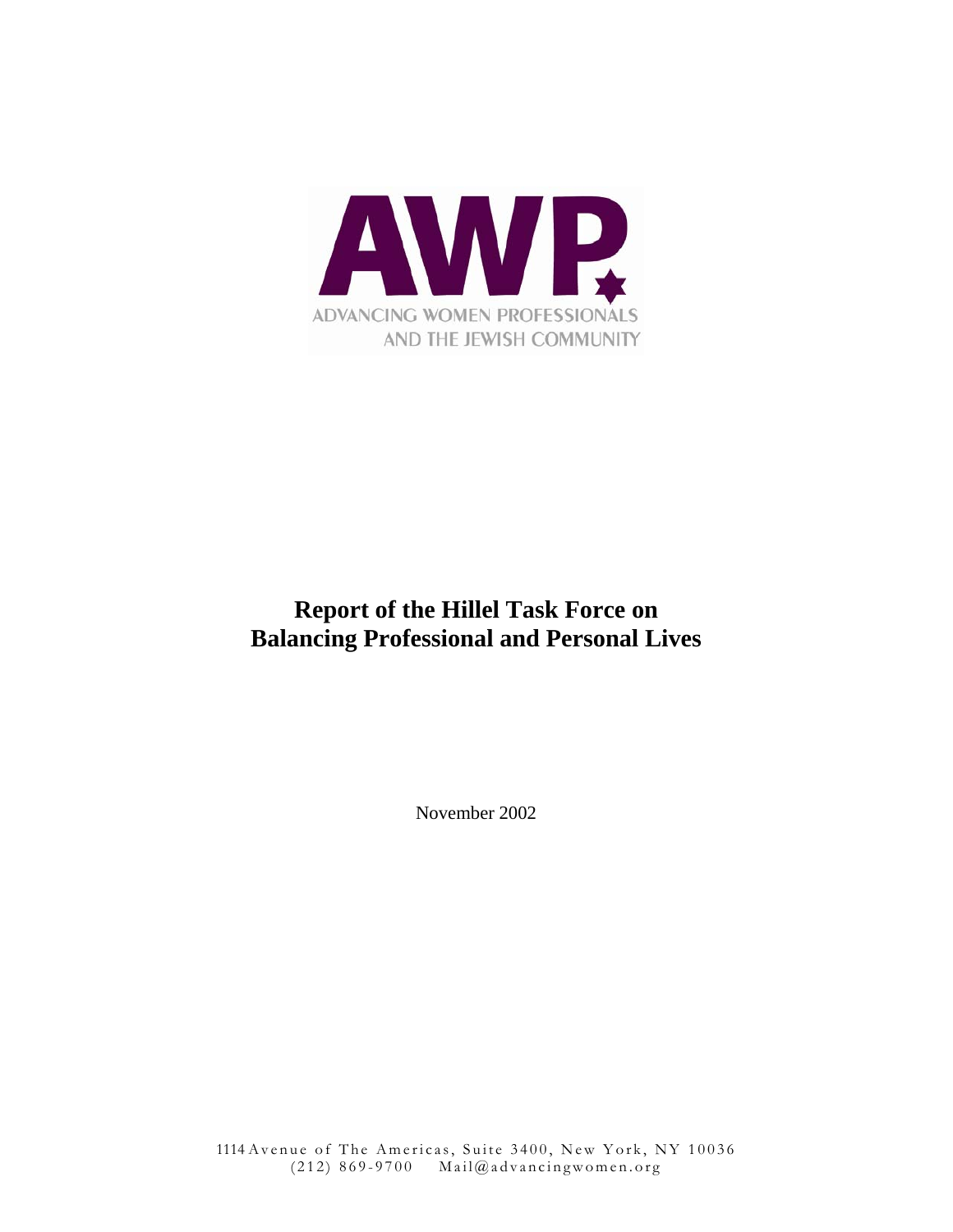# *Advancing Women Professionals and the Jewish Community*

#### **Members of the Hillel Task Force on Balancing Professional and Personal Lives**

Linda Askenazi **Director** Hillel Foundation for Jewish Campus Life at Brooklyn College

 Jeremy Brochin **Director** Hillel at the University of Pennsylvania

Scott Brown Executive Director The Ben and Esther Rosenbloom Hillel Center for Jewish Life The University of Maryland at College Park

Margo Hamburger Fox Executive Director St. Louis Hillel at Washington University

Robert Goldberg Vice-President for Campus Strategic Services Hillel: The Foundation for Jewish Campus Life

Rabbi Lisa Goldstein Executive Director Hillel of San Diego at UCSD

Jill Goldwater Director, Human Resources Hillel: The Foundation for Jewish Campus Life

Cindy Greenberg Assistant Director Bronfman Center for Jewish Life at New York University

 Susan Behrend Jerison Vice President for Program Services & Secretary to the Board Hillel: The Foundation for Jewish Campus Life

Alan Potash **Director** Hillel Foundation at the University of Illinois Urbana-Champaign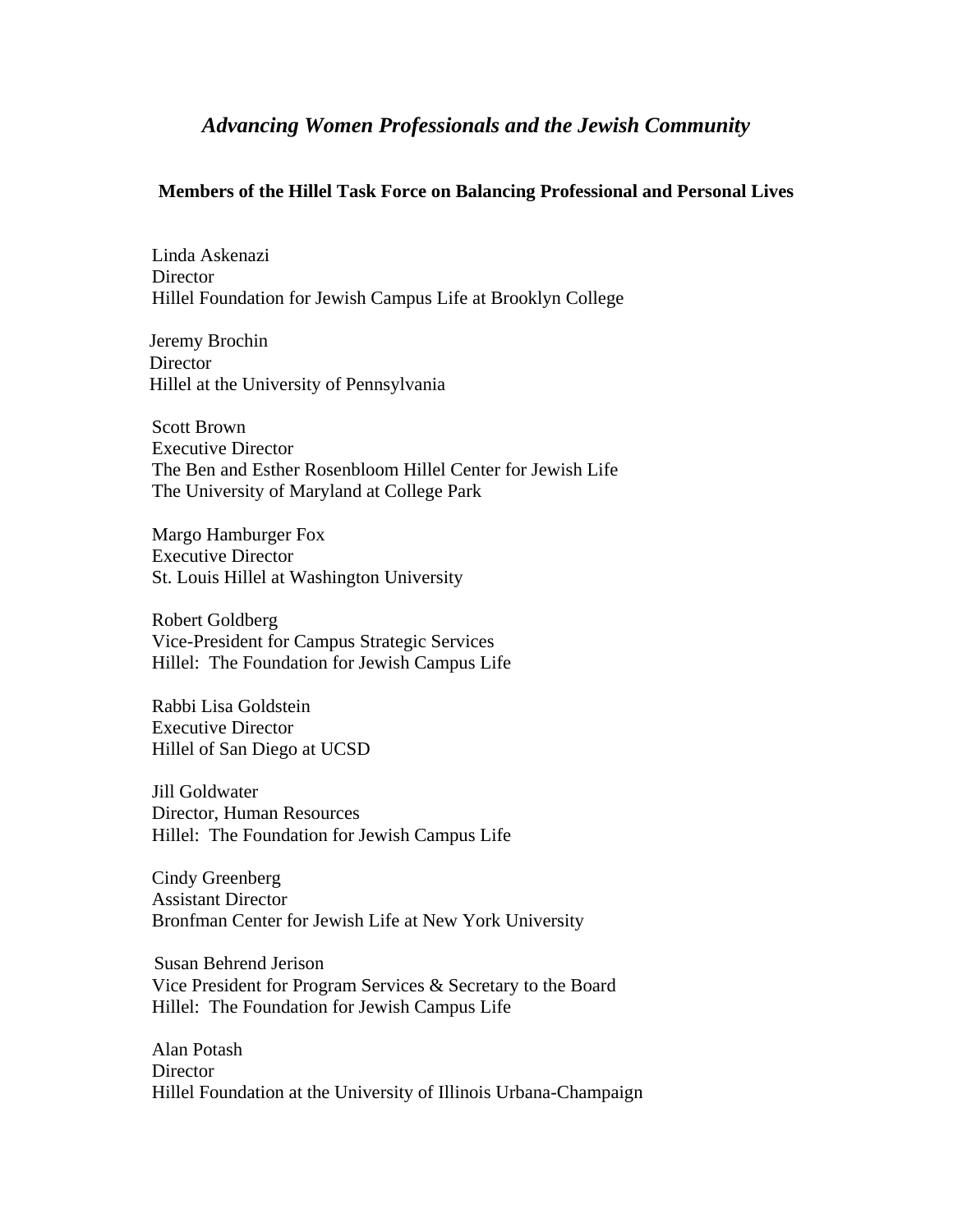Sarah Raful Student Life Coordinator Hillel at The George Washington University

Rabbi Jennie Rosenn Associate Jewish Chaplain Hillel at Columbia University and Barnard College

Miriam Starkman **Director** Hillel of Metro Detroit

Rhoda Weisman Chief Creative Officer; Director, Center for Jewish Engagement Hillel: The Foundation for Jewish Campus Life

#### **Facilitators:**

Margo Bloom Program Consultant Advancing Women Professionals and the Jewish Community

Shifra Bronznick Founding President Advancing Women Professionals and the Jewish Community

Craig Dreilinger President The Dreiford Group

Riva Silverman Project Manager Advancing Women Professionals and the Jewish Community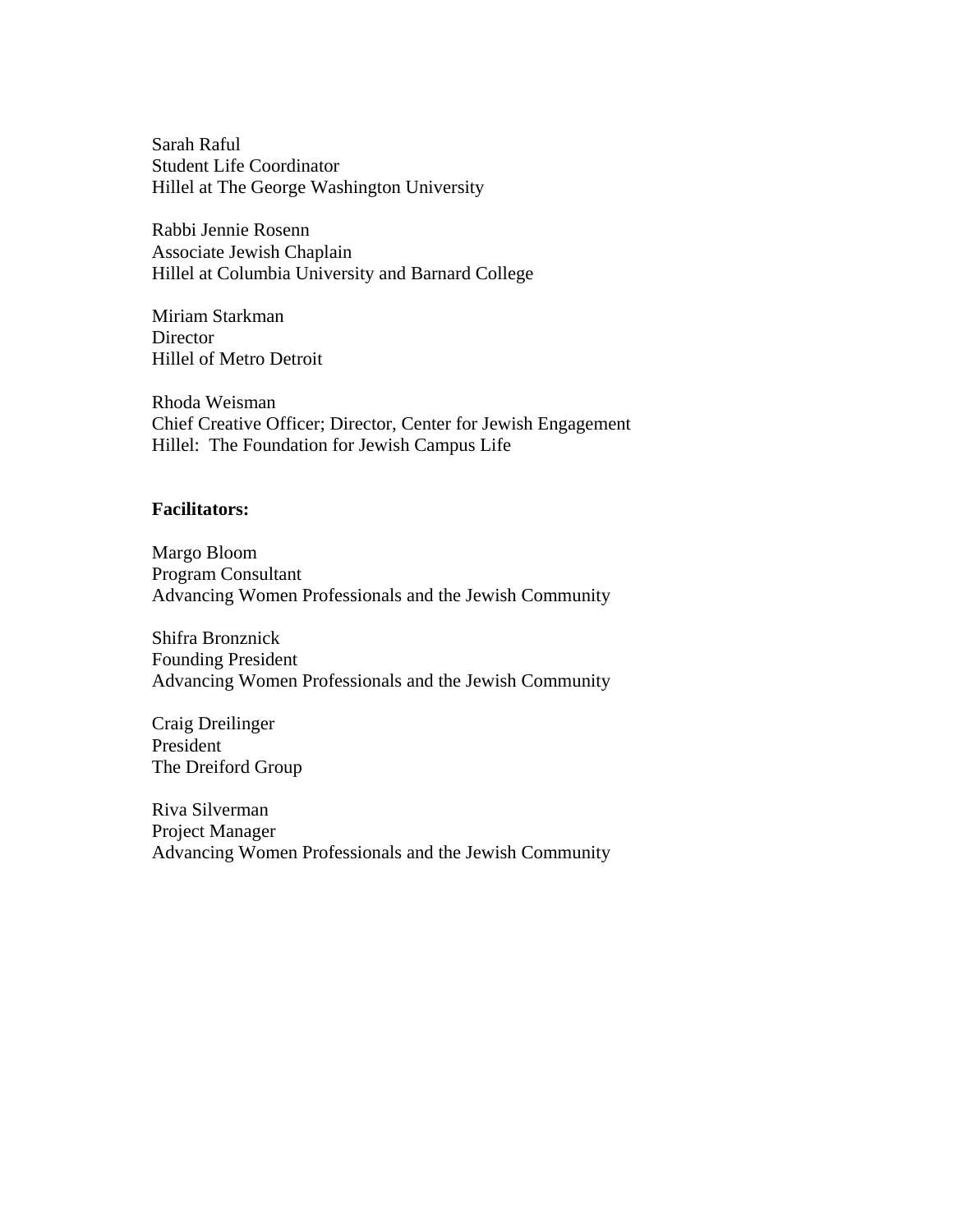# *Advancing Women Professionals and the Jewish Community*

#### **Report of the Hillel Task Force on Balancing Professional and Personal Lives November 2002**

#### **Introduction**

*Advancing Women* Professionals (AWP), the first initiative of the Trust for Jewish Philanthropy, was created as a catalyst for changing the conditions linked to gender inequity within the Jewish communal world. Jewish professional women are dramatically under-represented in senior management and executive positions in Jewish organizations. The initial program strategy has been the formation of Pilot Groups, a group of leading Jewish institutions that are working with AWP to design and implement various intervention strategies. Over time, these organizations will serve as "demonstration projects," testing bold new models and practices, monitoring their progress, and sharing their experiences with the community at large.

From the outset, Hillel emerged as an important candidate for the Pilot Group. First, Hillel had demonstrated its readiness for change initiatives, particularly as linked to organizational excellence. Second, Hillel recognized that its institutional vitality and success depended on the quality of professional staff at the local level. Thus, any interventions that would enlarge the applicant pool and increase staff retention would position Hillel as a magnet for young Jews seeking careers in the Jewish community. The result was that Hillel, and its President and International Director, Richard Joel, recognized that the Pilot Group project offered an opportunity to help Hillel evolve as an institution where initiatives to promote gender equity could be linked with programs that enhance organizational capacity.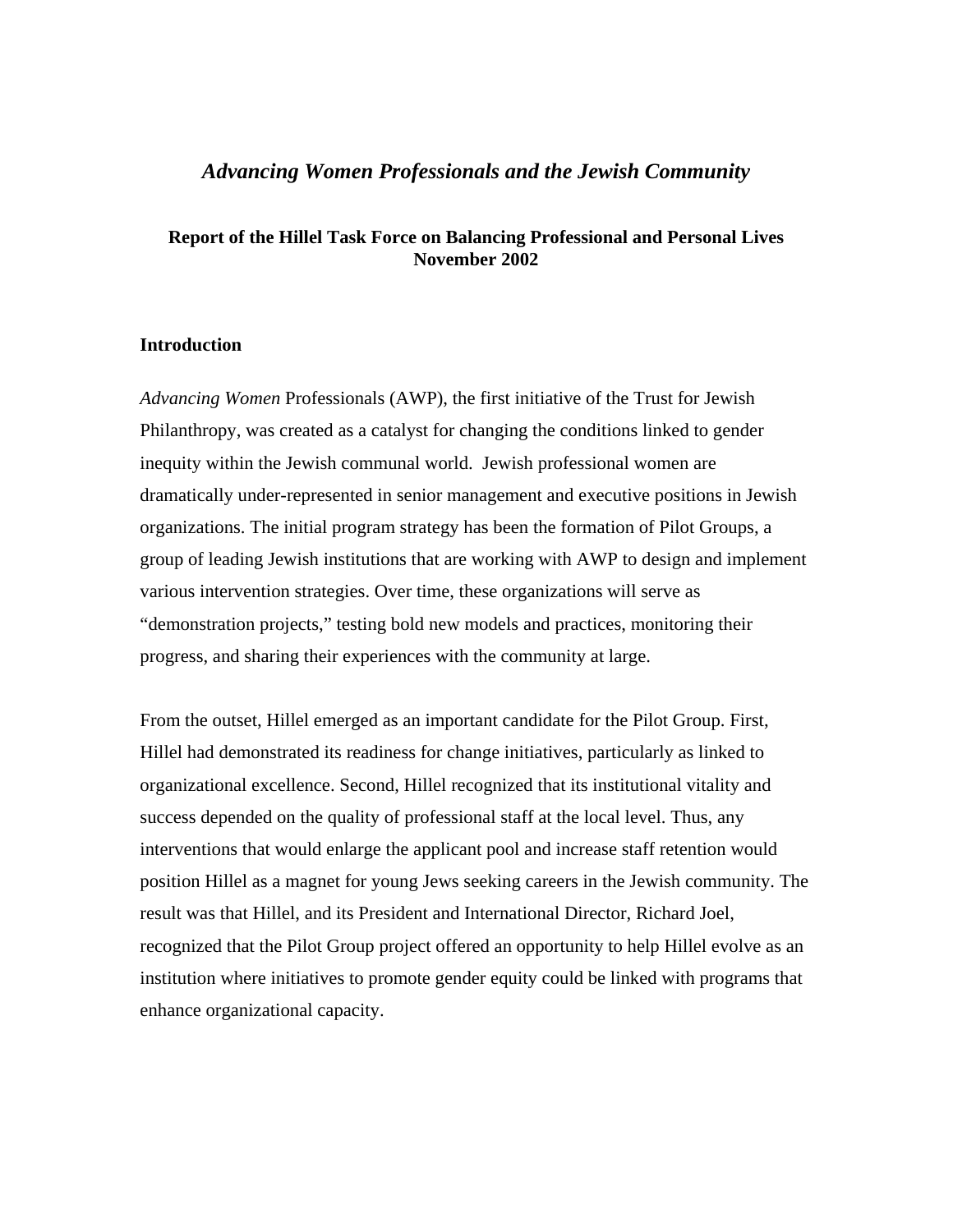## **Methodology**

*Interviews and Discussion:* AWP conducted approximately 45 interviews with current and former Hillel directors, associate directors and Schusterman International Center (SIC) staff members. In addition, at the Staff Conference last winter, Shifra Bronznick, AWP's Founding President, and Riva Silverman, AWP's Project Manager, facilitated a discussion that addressed the specific satisfactions and challenges of working at Hillel. AWP's team also convened a first-time meeting of women Hillel Directors, to discuss their particular experiences.

A number of significant issues were identified during these discussions, and AWP, together with the professional leadership of Hillel, developed three possible intervention strategies. First, Hillel may explore opportunities for showcasing women as organizational leaders. Second, Hillel may launch a professional development initiative to supplement its existing coaching program for campus directors. In doing so, Hillel would take a proactive role in identifying and supporting high-potential women within its institutional ranks, by providing the particular skills and professional experiences that these women need in order to advance at Hillel. The coaching initiative would be linked to the leadership showcasing effort, so that the women included in these initiatives would be given appropriate venues to practice and demonstrate their skills. These proposals are still in the development phase.

Finally, the difficulty of managing conflicting professional and personal demands emerged as the most urgent and troubling issue. Hillel professionals, both women and men, are seeking to integrate their professional and personal lives. However, the breadth of Hillel's mission, and the passion with which staff pursue their work, combined with the constraints of small staff size, make it especially difficult to achieve work-life balance. The result is a culture of overworked professionals who, given the complex challenges of their positions, are struggling to avoid burnout and to overcome pervasive feelings of inadequacy.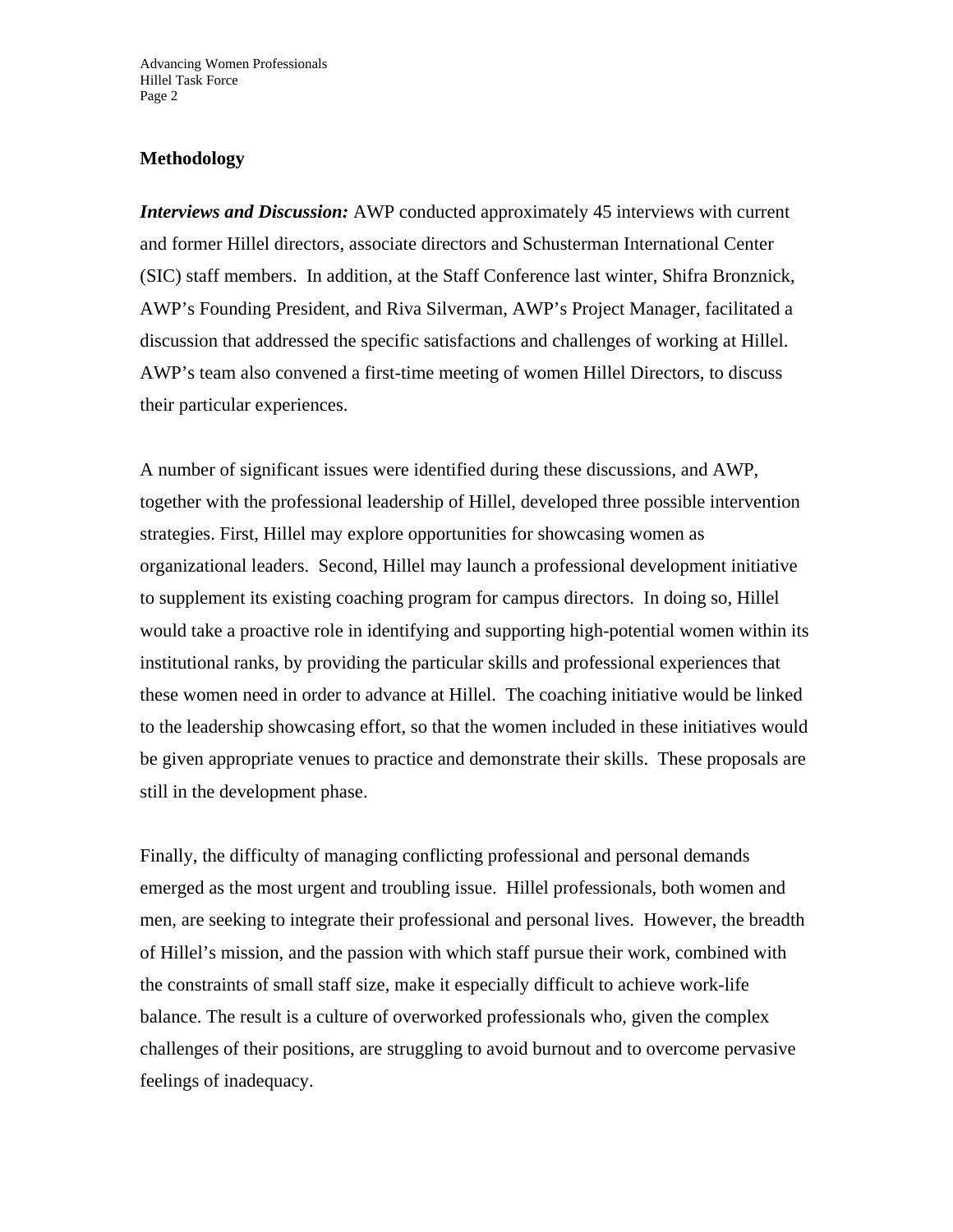*Task Force Formation:* AWP, in collaboration with Hillel's senior management team, created a task force to stimulate new thinking about work-life balance and to develop a set of recommendations. The formation of this task force, comprised of 14 Hillel professionals who represent a cross section of the institution's "marketplace," sent a strong message to the entire Hillel community, validating the importance of this issue and identifying it as a key element to Hillel's future success.

The task force's first meeting via conference call in September was devoted to an examination of the problem of personal-professional balance at Hillel, by identifying the root causes and the cultural norms that sustain the problem and suggesting possible solutions. The task force then met for two days in October to deepen their understanding of the problem and to envision what "success" might look like, depending on various interventions and strategies.

#### **Findings**

*Background Issues:* There was consensus among task force members that managing conflicting professional and personal demands is enormously difficult at Hillel. Many professionals believe they function in a profound "double bind"; that is, their work suffers when they engage deeply in their personal lives, while their personal lives suffer when they devote maximum time to their professional responsibilities. This conflict has resulted in notable consequences, for both the individuals and the institution. Some professionals, both women and men, report that they have considered whether or not to attend graduate school, get married, or even to have a child because of their commitment to Hillel. Others, including JCSC fellows and professionals, have left Hillel to pursue other options because they were convinced they could not lead well-integrated lives while continuing to work at Hillel.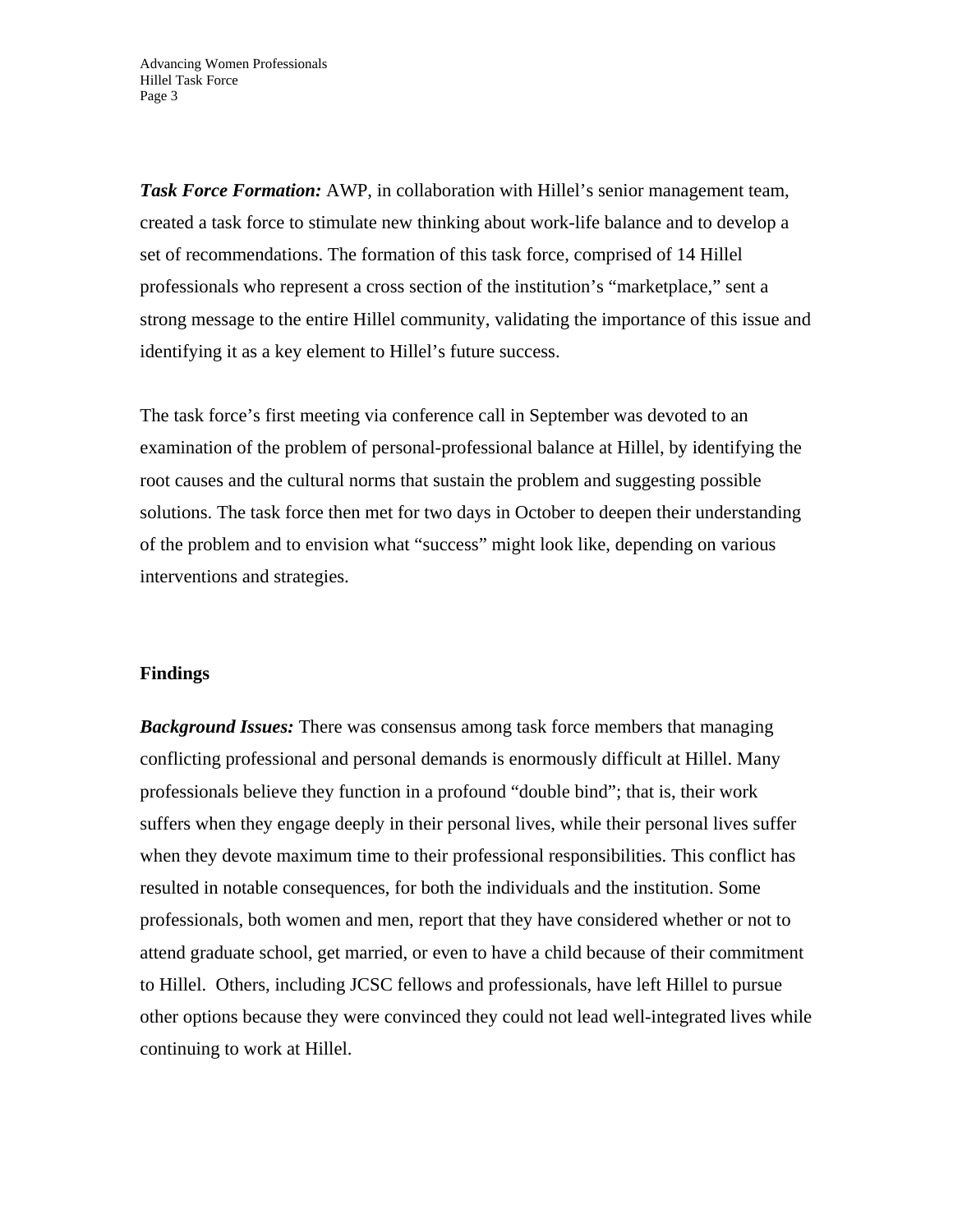Advancing Women Professionals Hillel Task Force Page 4

*Root Causes:* The task force identified the following root causes of the problem:

- *Hillel as a calling:* Working at Hillel is more than a job; for many, it is a calling. People feel passionately about working at Hillel. This level of motivation offers great rewards, but also brings unintended consequences. The line between personal and professional life frequently becomes blurred as people take on more than they can reasonably handle. Since the nature of Hillel work is "maximizing the number of Jews doing Jewish with other Jews," many staff members often feel compelled to consistently increase their hours and schedule of commitments.
- *Organizational culture:* Individual expectations of commitment to Hillel are compounded by an organizational culture where performance is often measured by "face time," with "badges of honor" awarded for overwork.
- *Stakeholder expectations:* Hillel professionals answer to many constituencies students, board members, the local Jewish community federations, and SIC staff. There are at least two consequences of this structure. First, Hillel professionals often answer to more than one boss (e.g., their local board, their immediate supervisor, the SIC, etc.). Second, each stakeholder brings specific expectations to the staff, and these demands frequently fall outside the boundaries of the normal workday, particularly where students are concerned.
- *Lifestyle assumptions:* While many assumptions are often made about individuals with young children, this issue also impacts single people who may be asked to work on nights or weekends since they do not "present" family commitments.
- *Director's role:* The role of the Hillel director has changed dramatically over the last decade. What used to be a quasi-professorship – rabbis teaching and counseling students – has evolved into a complex CEO position. Hillel directors now supervise staff, create new programs, raise money, manage facilities, and interact with university professionals. This increased professional scope and degree of responsibility, despite the best intentions, has yet to be matched, with appropriate levels of infrastructure and support staff.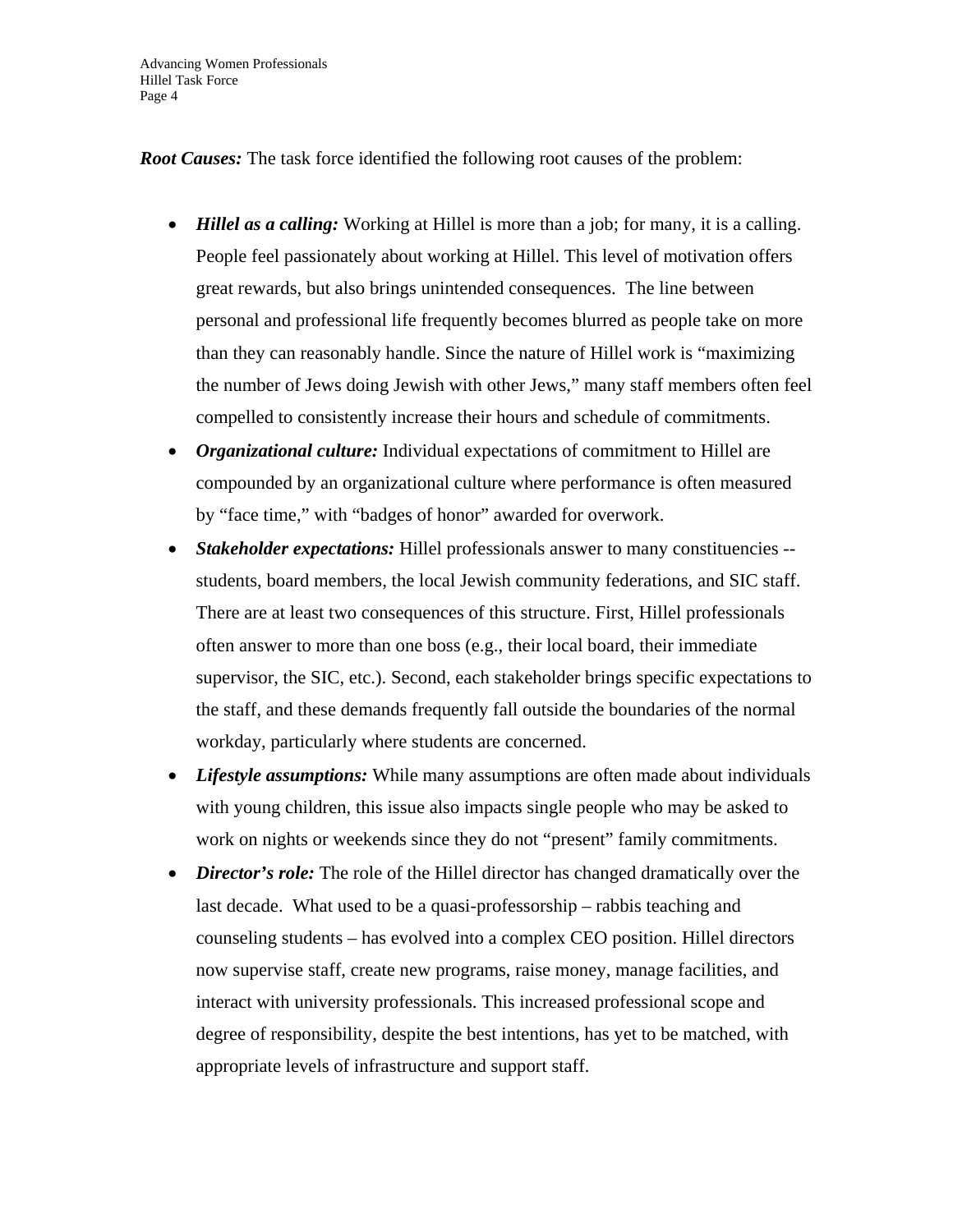- *Organizational skills:* Directors need training and professional development opportunities, specifically to build management and supervisory skills. The lack of such skills inhibits directors from effectively managing their limited staff and efficiently managing a full spectrum of organizational initiatives and tasks.
- *Personnel Policies:* There are few formal structures or policies in place to help people balance professional and personal life (e.g., flex time, comp time, etc.). Special arrangements occasionally are made on an individual basis (e.g., working at home one morning a week, etc.); however, because these adjustments have not been integrated into formal personnel policies, access remains limited. Furthermore, the ad hoc nature of these arrangements makes it difficult to identify and share best practices; that is, which adjustments and schedules have worked well while maintaining high professional standards.
- *Annual calendar:* Formerly, the work of Hillel adhered to the academic schedule, with staff working long hours while students were on campus and using academic breaks to take vacations and engage in personal pursuits and family life. While some Hillel professionals still enjoy restful vacations, especially in the summer, many professionals find that they do not benefit as fully from school breaks, since these periods may include other organizational tasks, such as fundraising, birthright israel, etc.
- *Scheduling:* While there are serious efforts to juggle the diverse schedules and time zones of Hillel professionals across the country, some staff members feel that meetings and phone calls intended for the national organization more often accommodate East Coast staff. This imbalance tends to exacerbate the "total time on the job" problem for professionals in the Midwest, and especially those on the West Coast.
- *Local environment:* Hillel staff finds it particularly challenging to balance professional and personal life in a small town. The difficulty of developing a personal life and a religious community is intensified by the lack of privacy. As one Hillel director noted, "Everywhere I go, I am Hillel."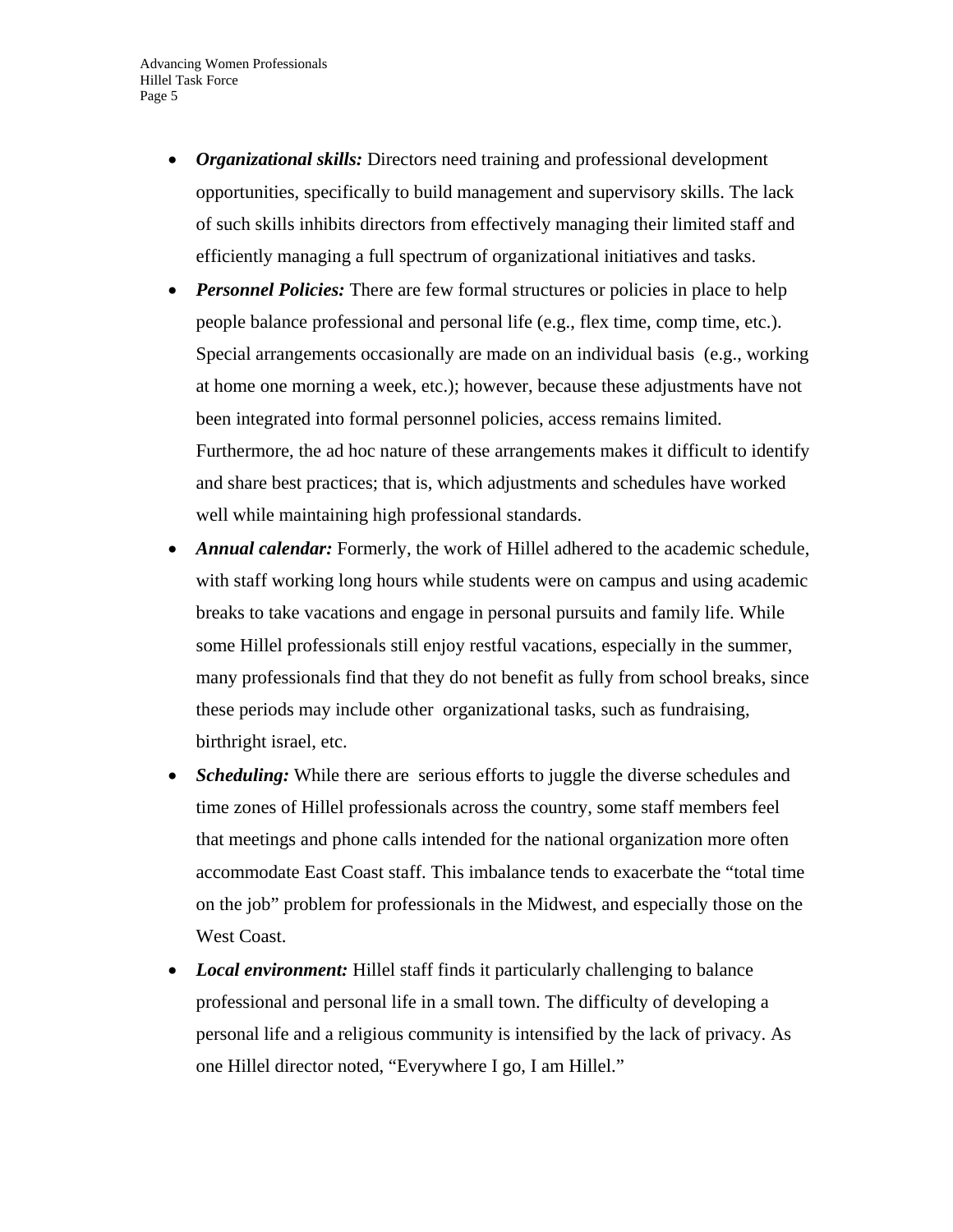*Public relations vs. organizational practice:* Many people describe the difficulty in balancing professional and personal demands at Hillel as, "They talk the talk but they don't walk the walk." Throughout the organization – both at the SIC and in the field, from senior managers to JSCS fellows – there is a constant refrain about the importance of spending time away from work, to be with family and friends. However, there is consensus that this model is rarely practiced. This raised the question about what role models are being presented to students considering work in the Jewish community.

### **Recommendations**

**Developing strategies that reflect the nuances of the diverse settings, roles, and responsibilities of Hillel professionals will require ingenuity, honesty and accountability from everyone in the Hillel community. New initiatives, policies and programs need to be designed carefully to take into account the ways in which they affect the individuals involved, the work itself, and the cultural norms of Hillel**. **The recommendations from the task force suggest a comprehensive program that fosters both creative thinking and concrete initiatives.** 

# *1) Create an environment that encourages discussion about balancing professional and personal demands.*

There is a need for widespread, systemic support for integrating life and work, both among those who feel they are successful "navigators" and those who are experiencing difficulty. The value of balancing professional and personal lives needs to be inculcated into the Hillel culture with the same commitment and enthusiasm as the concepts of "renaissance," "empowerment," and "excellence." And, just as other core values are framed in the context of Jewish values, the concept of personal-professional balance must also be articulated as a core Jewish value.

Once an atmosphere of "discussable" has been established, concrete steps should be taken to ensure open, honest exchange: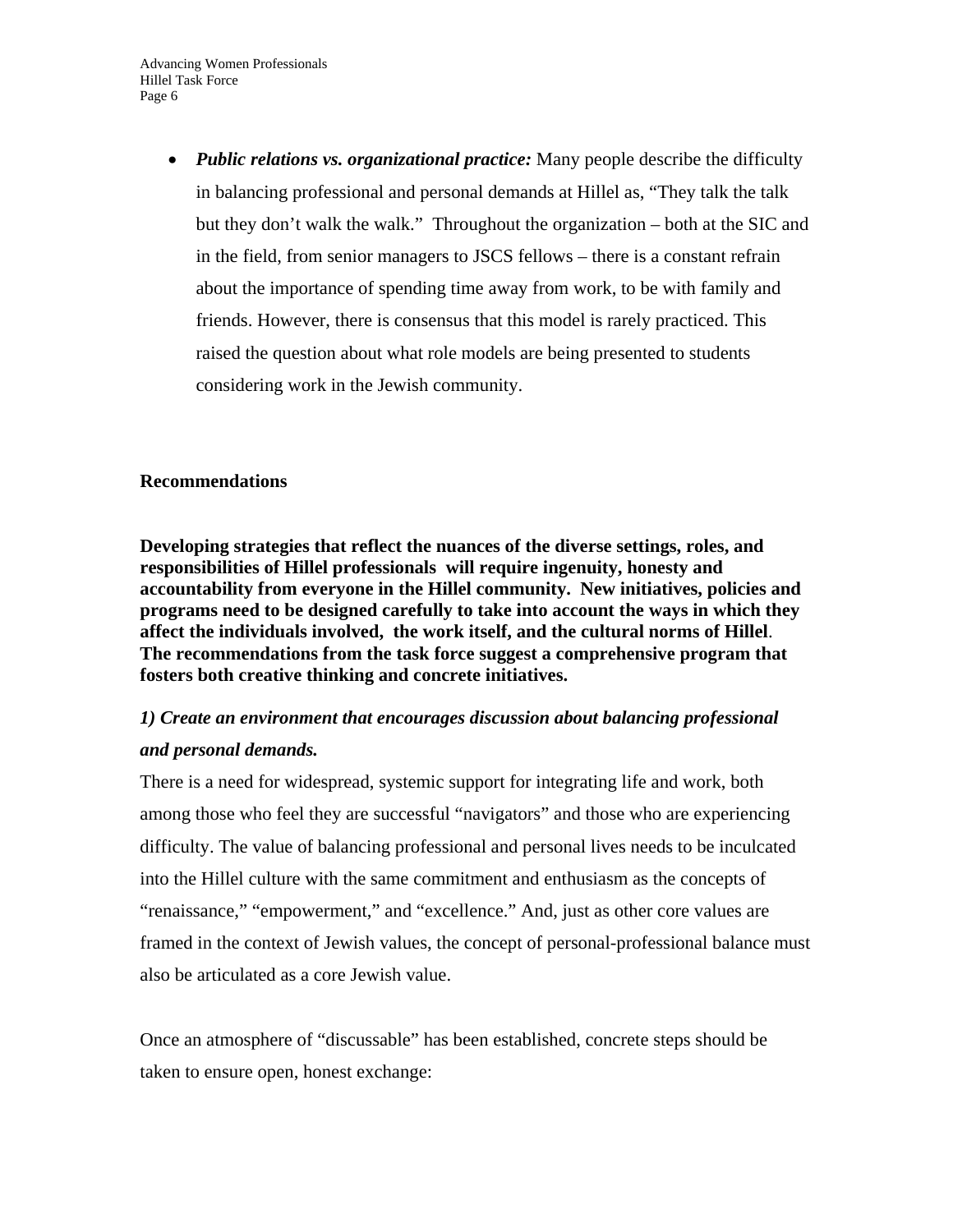- *Leadership model:* The senior management team should take responsibility for this issue; first, by educating themselves, and then by promoting these values. This does not necessarily mean that individual members of the senior staff have to serve as role models; rather, that they legitimize diverse work models that exemplify the meaning of personal-professional balance.
- *Organizational culture:* The value of personal-professional balance should inform ongoing learning opportunities in multiple venues, (e.g., student, staff and lay conferences, etc.) and should be reinforced in publications, communication vehicles, and teaching materials. Successful initiatives in other fields – from academia to the professions, from the private sector to the public arena – should be mined as a source of wisdom and inspiration for Hillel.
- *Smart strategies:* Formal and informal opportunities should be created for sharing effective practices, both locally and nationally.
- *Policy development:* Personnel policies with clear expectations regarding personal-professional balance need to be developed and integrated, with mechanisms in place to discuss, monitor and evaluate such policies.
- *Hiring guidelines:* SIC staff who participate in search committees should engage lay leaders in conversations about this issue, to raise awareness and build support.
- *Performance standards:* Revised policies should be integrated into job descriptions and included in annual performance reviews, with an "inventory" for self-evaluation respective to personal-professional balance. Such policies will increase accountability for senior-level staff to create an environment that values and promotes personal-professional balance.
- **Retention and attrition:** Human Resources professionals should regularly conduct exit interviews to learn why people leave Hillel – and address those concerns.
- *Professional development:* Coaches for the PCI initiative should participate in an educational program to integrate the value of personal-professional balance into their work.
- *National standards:* Accreditation standards should include balancing indicators (e.g., "staff reports that…," etc.).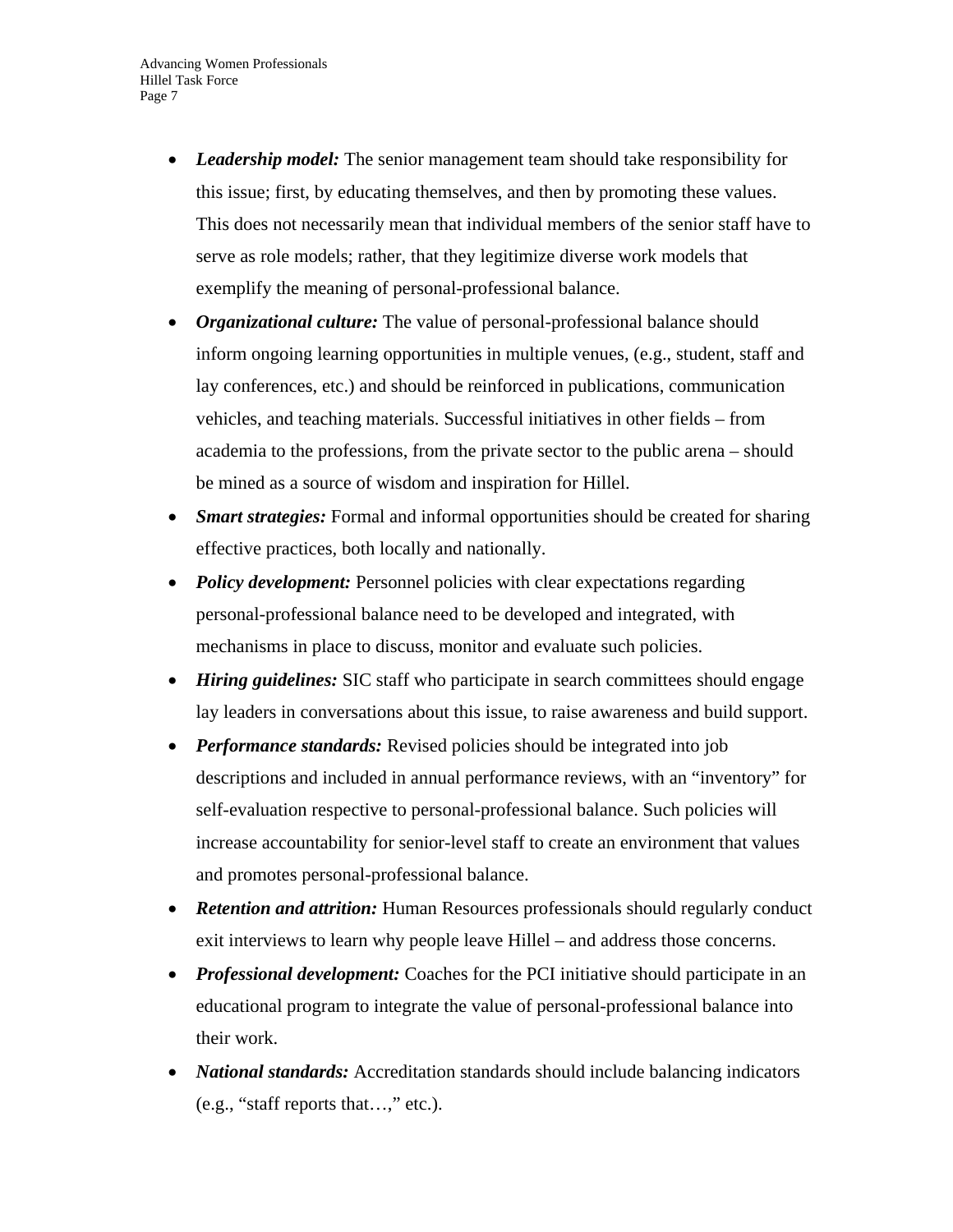### *2) Develop a more thorough professional development process.*

A professional development program should improve the overall quality of supervision and coaching in general. Members of the task force identified two primary interventions for professional development that are expected to increase effectiveness of Hillel staff, increase retention, and ultimately give staff more time for their personal lives.

- *Supervision:* A supervision component should provide management training, with an emphasis on priority setting and accountability throughout the staff hierarchy. If professionals are supervised, and can more effectively supervise their staffs, this will undoubtedly lead to more effective work environments and lower turnover rates. This, in turn, will free directors from the time-consuming proposition of interviewing, hiring, and training new staff. The supervision program should reflect previous supervisory initiatives (e.g., various management workshops at staff conferences, etc.) and be integrated into current training modules (e.g., PCI, etc.). The PCI supervisory cadre should also be expanded to include more professionals.
- *Job and skills analysis:* Professional development should focus specifically on the spectrum of skills that field staff needs to perform existing jobs (e.g., time management, budgeting, prioritizing, development, human resources, etc.). An analysis of numbers of professionals and administrative support required to staff any given program will also help Hillel develop a more efficient allocation of skills and staff. For example, the establishment of the birthright israel program as a major campus initiative did not result in a commensurate increase in staffing. Stretching an expanded workload over limited staff threatens the quality of all programming.

#### *3) Involve lay leaders in the process of addressing this challenge.*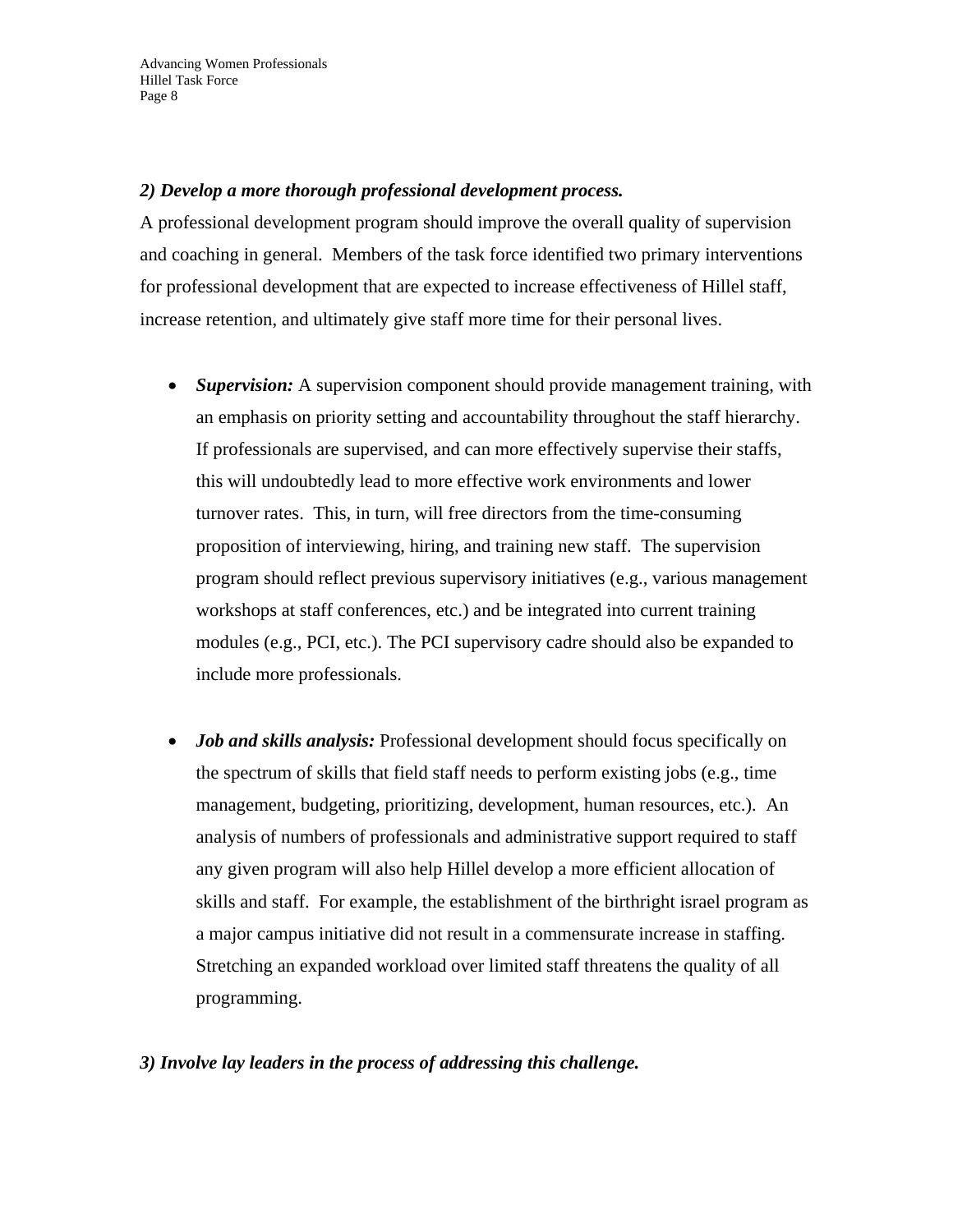Hillel lay leaders have already demonstrated their receptivity to the issue of personalprofessional balance, as evidenced by their responses to the AWP initiative during their Board of Directors meeting on October 28. To create sustained cultural change, Hillel's international and local lay leaders must be brought directly into the change process. They must be educated about the critical issues, in order to build commitment and motivate the development of appropriate policies. The rationale for such policies is clear: greater work-life balance will lead to more effective performance. The broader implication is that, because such balance will result in higher retention rates, the institution will generate conditions for sustained excellence.

# *4) Develop formal personnel policies that promote balance and flexibility.*

The Human Resources department must take a leading role in the development, implementation and oversight of policies related to balance. While it would be inappropriate to make specific policy recommendations, the task force identified several areas for investigation. These include comp time; flex time, maternity leave, flexible benefits, sick leave (specifically, transferring leave between foundations), and childcare policies (from childcare at conferences to reimbursed childcare costs for evening hours).

As new policies are crafted, Hillel professionals should be encouraged to share best practices with their colleagues in the field. In addition, multiple stakeholders from the field, as well as the SIC, should be involved in reviewing and revising these policies. Finally, the Human Resources Department should regularly scan the external environment to ensure that Hillel learns from the best practices of other organizations.

# *5) Recognize that initiatives that promote excellence can be linked to promoting balance.*

Hillel now has the opportunity to help its professionals to "work smarter, not harder," by revising a concept of productivity that has heretofore depended on the number of hours spent at work, rather than specific accomplishments and program excellence. A more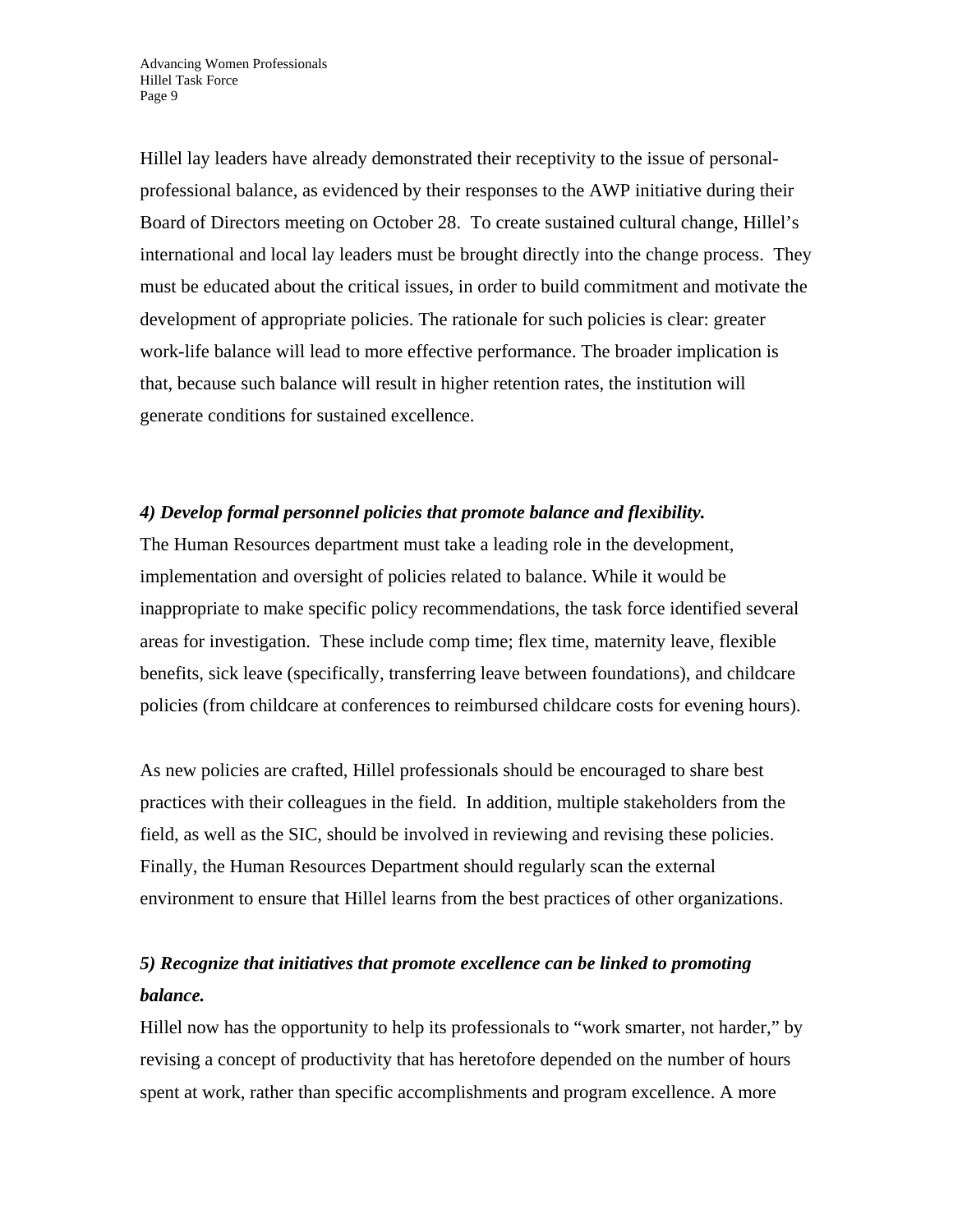balanced work environment is likely to launch a positive cycle in which more time for personal life reduces employee stress, which in turn leads to better work performance, which generates greater personal satisfaction, and so forth.

- *Performance standards:* Success should be explicitly assessed in the context of professional accomplishments, rather than the informal system many believe to be pervasive, which tallies the number of hours worked. This will require supervisors and staff to adhere to the program that already exists, by developing performance expectations that reflect the reality and constraints of budget, staff size, and the prevailing environment at each local foundation.
- *Creative Programming*: Hillel should also explore and publicize other creative ways to increase productivity while decreasing the number of hours worked by any one individual. Local Hillel foundations should take advantage of other local Jewish resources to assist with programs; for example, by inviting a local Jewish Studies professor or assistant rabbi to lead services occasionally.

#### **Conclusion**

The issue of integrating professional and personal lives is critical to the work force at large, and particularly so in the Jewish community. Hillel is taking an important step forward in addressing the challenge of work-life balance.

Some of the recommendations in this report will require a change in mind-set and cultural norms. While this will necessitate sustained educational efforts and systemic change, these recommendations will have very little or no financial costs. Other recommendations, such as those related to supervision and staff development, are already being addressed as part of Hillel's overall institutional development. It is the hope of this task force that, as Hillel develops these initiatives, the lens of professional-personal life balance will also be applied. Finally, there are some recommendations that will indeed